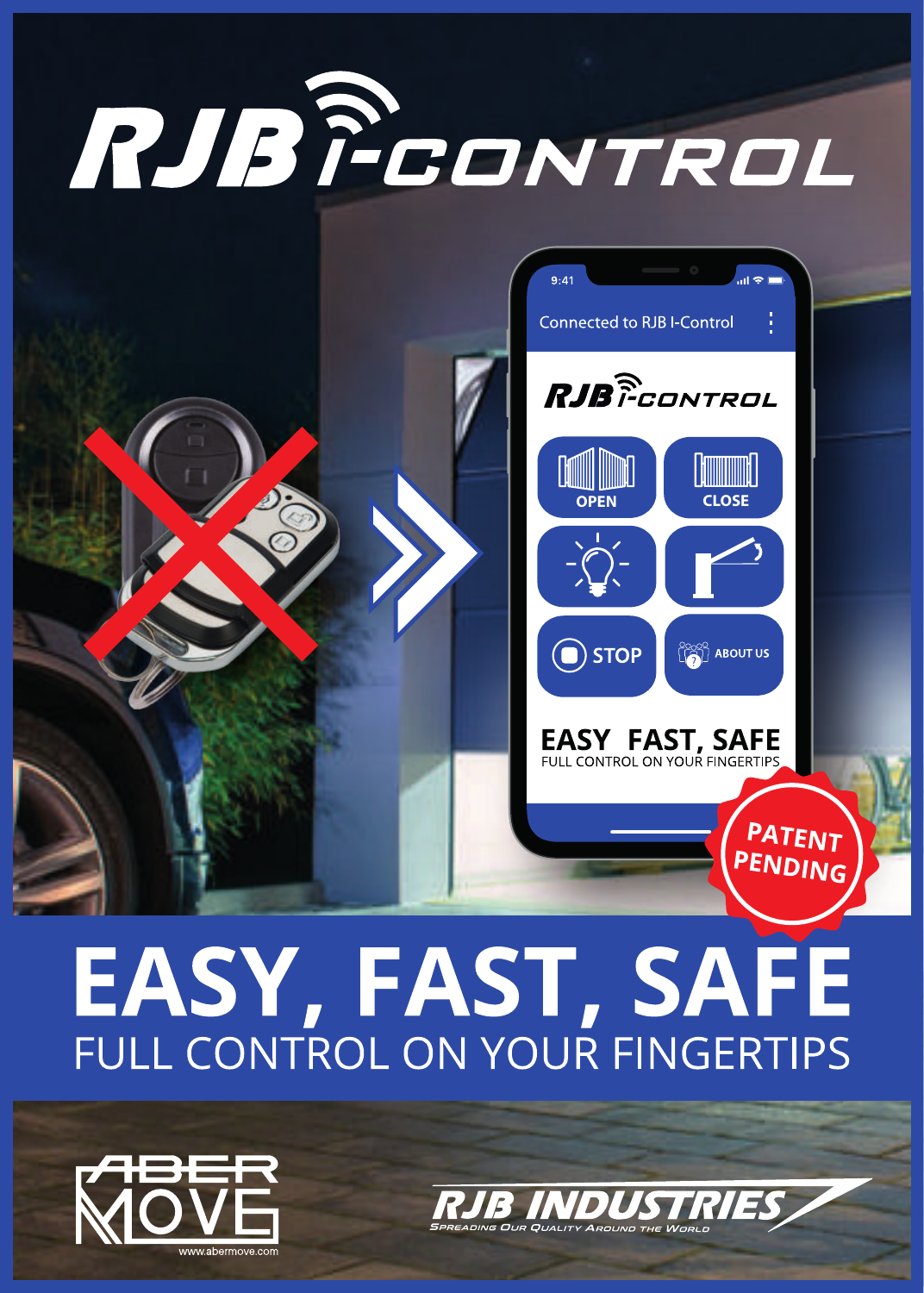## **SPECIFICATIONS**

• Weight: 350 g

#### · Inputs:

- $12 / 24$  VAC
- 7-35 VDC
- . No Polarity
- 4 Independent Contacts
- $\cdot$  IP69K
- Dimensions:  $120 \times 80 \times 50$  mm<sup>3</sup>
- Consumption: Minimum 1A



# **EASY TO INSTALL**



### **FULL CONTROL AND ACCESS TO ALL YOUR DAILY TASKS ON YOUR FINGERTIPS.**

### **MULTI APPLICATIONS**















**GARAGE DOOR**

**BARRIERS DOORS GATES LIGHTS**

**AUTOMATIC POOL COVERS**

**WATER PUMPS**

#### **www.RJBI-CONTROL.com**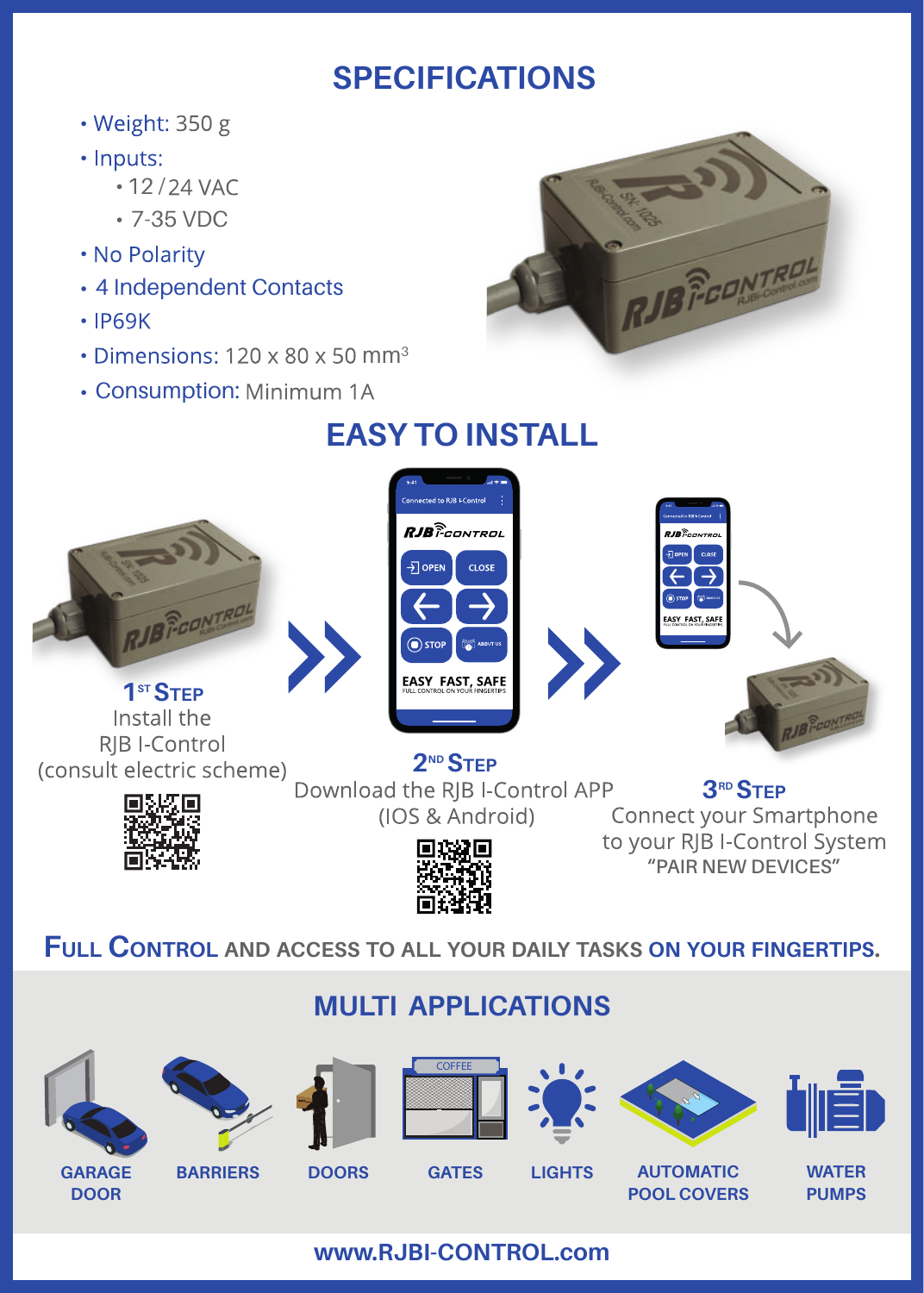## **INFO FOR USERS**

| <b>RJB</b> PCONTROL                                                                    |
|----------------------------------------------------------------------------------------|
| <b>SERIAL NUMBER</b>                                                                   |
| This card is personal and non-transferable, DON'T LOSE THIS CARD<br><b>MASTER CODE</b> |
| (To Share ONLY with Users)                                                             |
| <b>APPLIED ON:</b>                                                                     |
| Create Admin and User Codes<br>Write them below and keep this card in a safe place.    |
| <b>User Code</b><br><b>Admin Code</b>                                                  |
| (Don't Share this Code)<br>(To Share ONLY with Users)                                  |
| www.ribi-control.com                                                                   |

- **ADMINISTRATOR** must be the person responsible to give or take the access to all the users and should be the only one knowing the ADMIN **CODE**
- Each **RJB I-Control** comes with a card that includes a unique Serial Number and Master Code.
- When first using your **RJB I-Control**, the **ADMINISTRATOR** is required to create his own ADMIN CODE and USER CODE.
- MASTER CODE and USER CODE should be provided to the users.
- ADMIN CODE and USER CODE can be changed at anytime, if knowing the existing ADMIN CODE.
- To change any code it is always necessary the ADMIN CODE.
- Unlimited users per each **RJB I-Control** and unlimited **RJB I-Controls** per each user.
- To be in accordance with the European Standards and Regulations, in case the ADMIN CODE is lost or forgotten there is no way to recover the **RJB I-Control** access.



**RJB I-CONTROL REPLACES ALL YOUR REMOTE CONTROLS**

**AND CIRCUIT BREAKERS.**









**www.RJBI-CONTROL.com**